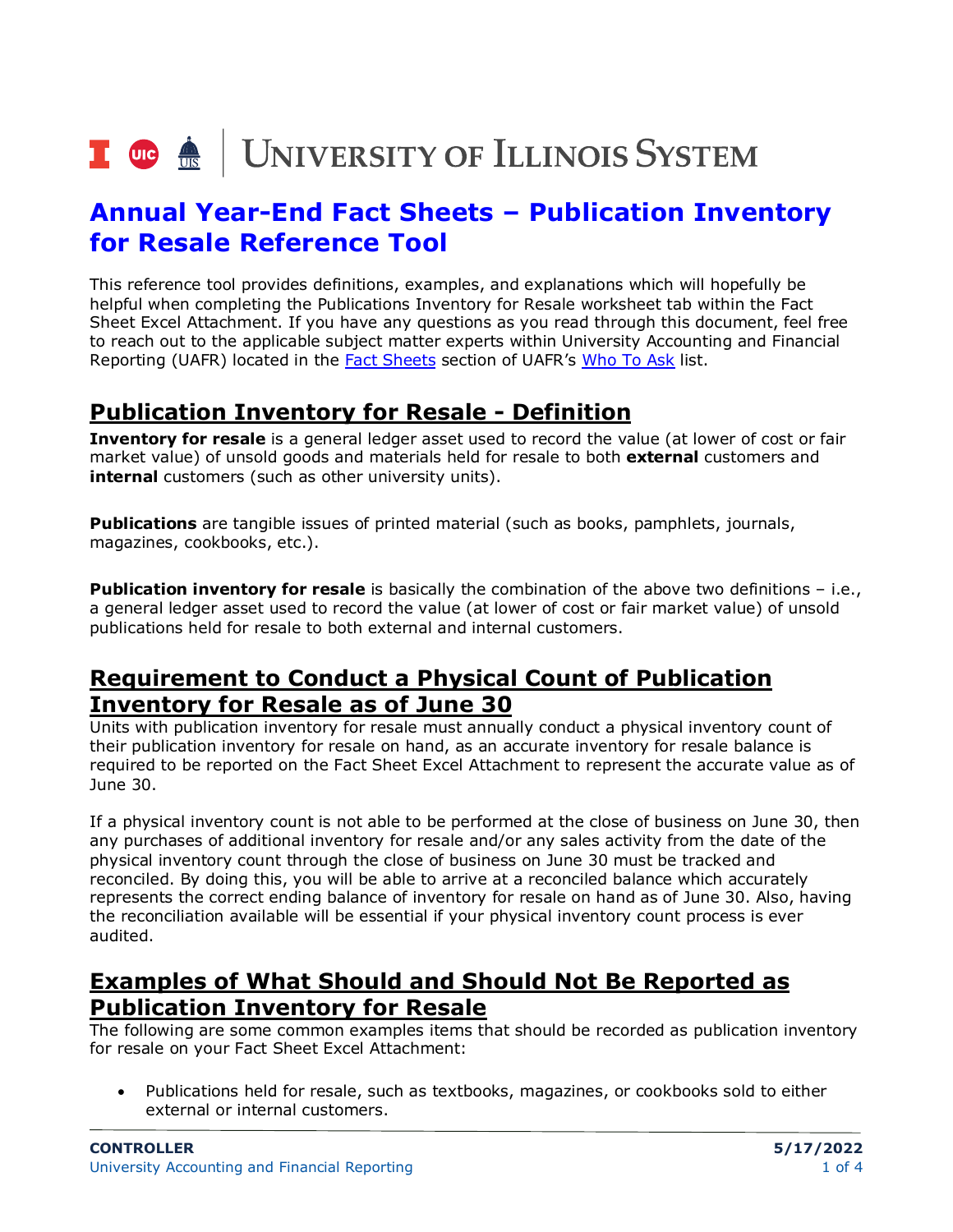- Publications held for resale, such as journals or pamphlets, sold to either external or internal customers.
- Publications included with the sale of other goods or services, such as a training guide sold along with the customer's registration for a workshop, conference, or training event.

However, it is also important to be aware of common examples of transactions that should **NOT** be recorded as publication inventory for resale, as these have been erroneously reported as publication inventory for resale in the past. See below for examples of transactions which should **NOT** be reported as publication inventory:

- Publications used as a consumable supply for your daily business operations (such as a reference book kept on hand within the office) should **NOT** be reported as publication inventory for resale, as these types of publications are not being sold to customers. They are simply being used as a consumable supply within the office for daily operations. Thus, a publication of that nature should be expensed when purchased and would **not** be included in your publication inventory for resale totals.
- Publications distributed for free as either a marketing tool or fundraising tool (such as publications given away to potential incoming students or potential donors) should **NOT** be reported as publication inventory for resale, as these publications are **not** being sold. These types of publications are being used as a consumable supply and would be expensed when produced and/or purchased.
- Any other type of inventory held for resale which does **not** fit the definition of a publication should **NOT** be reported on this Publication Inventory worksheet tab. These other types of inventories for resale should be reported on the primary Inventory for Resale worksheet tab of the Fact Sheet Excel Attachment.

### **Completing Your Fact Sheet**

Now that you understand the various definitions and examples which apply to this area, we are now ready to complete the Fact Sheet Excel Attachment. However, before we start to go through these required fields, please keep in mind the tips below:

- Make sure you are using the most recent version of the Fact Sheet Excel Attachment, which can be downloaded from the following the [Year-End Fact Sheets](https://www.obfs.uillinois.edu/accounting-financial-reporting/year-end-procedures/fact-sheets/) webpage.
- When copying data over from another spreadsheet, paste the information in using the **Paste Values** option. This will help ensure the formatting and formulas on the Fact Sheet Excel Attachment are not altered.

#### **Step 1: C-FOAPAL Information**

Enter the complete C-FOAPAL into Columns A through G.

- The full C-FOAP (i.e., the chart, fund, organization, account, and program code) is **required** to complete the year-end adjusting entries to Banner. However, the activity code and location code are optional.
- Enter the applicable expense account code which was used to purchase or produce the inventory for resale. This is typically 187100, "*Purchase of Goods for Resale",* for publications which were purchased for resale. It is recommended that account code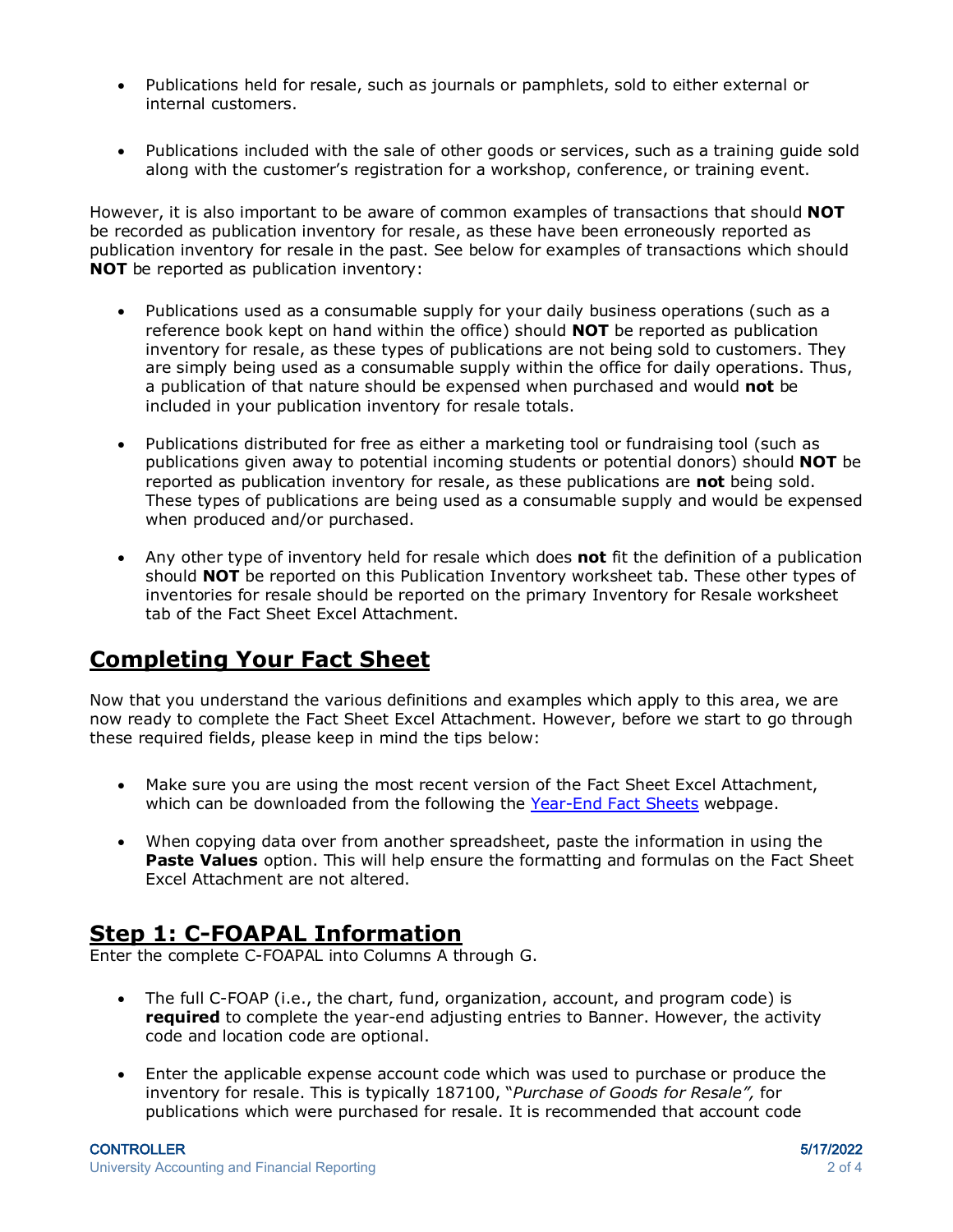187100, "*Purchase of Goods for Resale",* be used for items which were purchased for resale.

For example, if your unit purchased textbooks to be held for resale then you would list the C-FOAP that these items were purchased on in the applicable fields of the Fact Sheet Excel Attachment. See below for an example of how this would look on the Fact Sheet Excel Attachment, assuming the items were initially purchased using the proper 187100 ("*Purchase of Goods for Resale"*) expense account code. See below for an example of how this would look on the Fact Sheet Excel Attachment:

|        | Chart   Fund   Organization   Account   Program |        |        |
|--------|-------------------------------------------------|--------|--------|
| 300300 | 123000                                          | 187100 | 123001 |

#### **Step 2: Description of Publication Inventory for Resale**

Enter the name of the publication title or a description of the publication inventory for resale in Column H. Be as descriptive as possible when listing the publication items to help ensure transparency. See below for a few examples of acceptable Description of Publication Inventory for Resale descriptions:

| <b>Description of Publication</b><br><b>Inventory for Resale</b> |  |
|------------------------------------------------------------------|--|
| <b>Higher Education Accounting</b>                               |  |
| <b>Issues Publication</b>                                        |  |
| <b>Investments Strategies</b>                                    |  |
| Publication                                                      |  |
| <b>Emergency Response Tactics</b>                                |  |
| Publication                                                      |  |
|                                                                  |  |

#### **Step 3: Original Cost and Fair Market Value of Publication Inventory for Resale as of 6/30**

In Column I, enter the original cost paid for all of the publication inventory for resale on hand as of June 30 per your physical publication inventory count. The original cost value is calculated by multiplying the number of publication inventory for resale items on hand as of 6/30 per the physical inventory count by the original cost per publication inventory for resale item (including shipping cost).

Then, in column J, enter the current fair market value (FMV) of the publication inventory for resale on hand as of June 30 per the physical inventory count, but **only enter this value if the FMV is lower than the original cost paid for the publication inventory for resale in Column I**. If applicable, the fair market value would be calculated by multiplying the number of publication inventory for resale items on hand as of 6/30 per the physical inventory account by the fair market value of the publication inventory for resale item. If the fair market value is **not** lower than cost, then simply leave Column J **blank**.

UAFR will then analyze the data provided to ensure that the final publication inventory for resale balance recorded in Banner is at the lower of cost or fair market value.